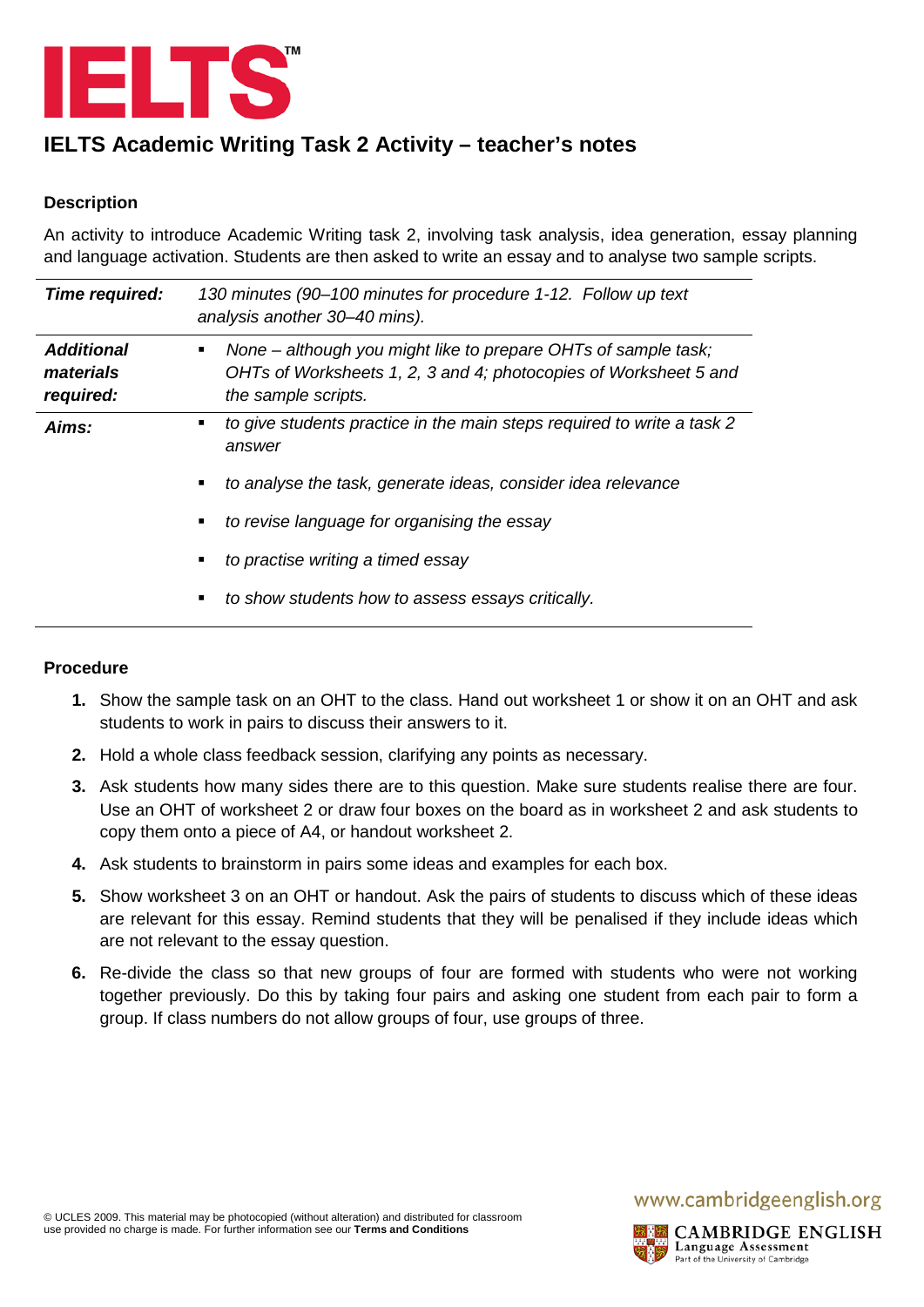

- **7.** Students now pool their ideas and organise them to form a plan. They should consider which ideas go together. Perhaps they will need to drop some of the ideas if there are too many, so they will need to consider which ideas are the most relevant and important.
- **8.** Once the groups have decided on the ideas they will use, ask them to consider which of their ideas are claims or views and which ones are supporting evidence. They should be sure to have supporting evidence or examples for each of their claims at this stage.
- **9.** Hand out, or show on an OHT, worksheet 4. As a class, students think of as many expressions as possible for each box. Remind students that they will be penalised if they don't clearly organise their essay, and if they don't use a variety of these types of expressions.
- **10.** Add to the worksheet as necessary by going through it with the whole class.
- **11.** Students write their essay under timed conditions (30 minutes, plus 5 minutes self- checking at the end).
- **12.** Students exchange their essays with a partner and check them again before handing them to the teacher.

#### **Additional information**

Make a copy of the assessment criteria available to the students before this lesson.

If time and interest allows, the follow-up activity can be done before they write their own essay i.e. between steps 10 and 11 in the procedure.

#### **Suggested follow-up activities/questions (and answers)**

1. Hand out the two sample scripts plus worksheet 5 either the same day or a following day. Alternatively use two essays that two of your students have written (ask the student for permission first), plus the worksheet.

- 2. Ask the students to read the sample scripts or essays and complete the worksheet as they read.
- 3. Students discuss their answers in pairs and then as a class.
- 4. Students apply the same questions to their own essay (if this is done as follow-up).

## www.cambridgeenglish.org

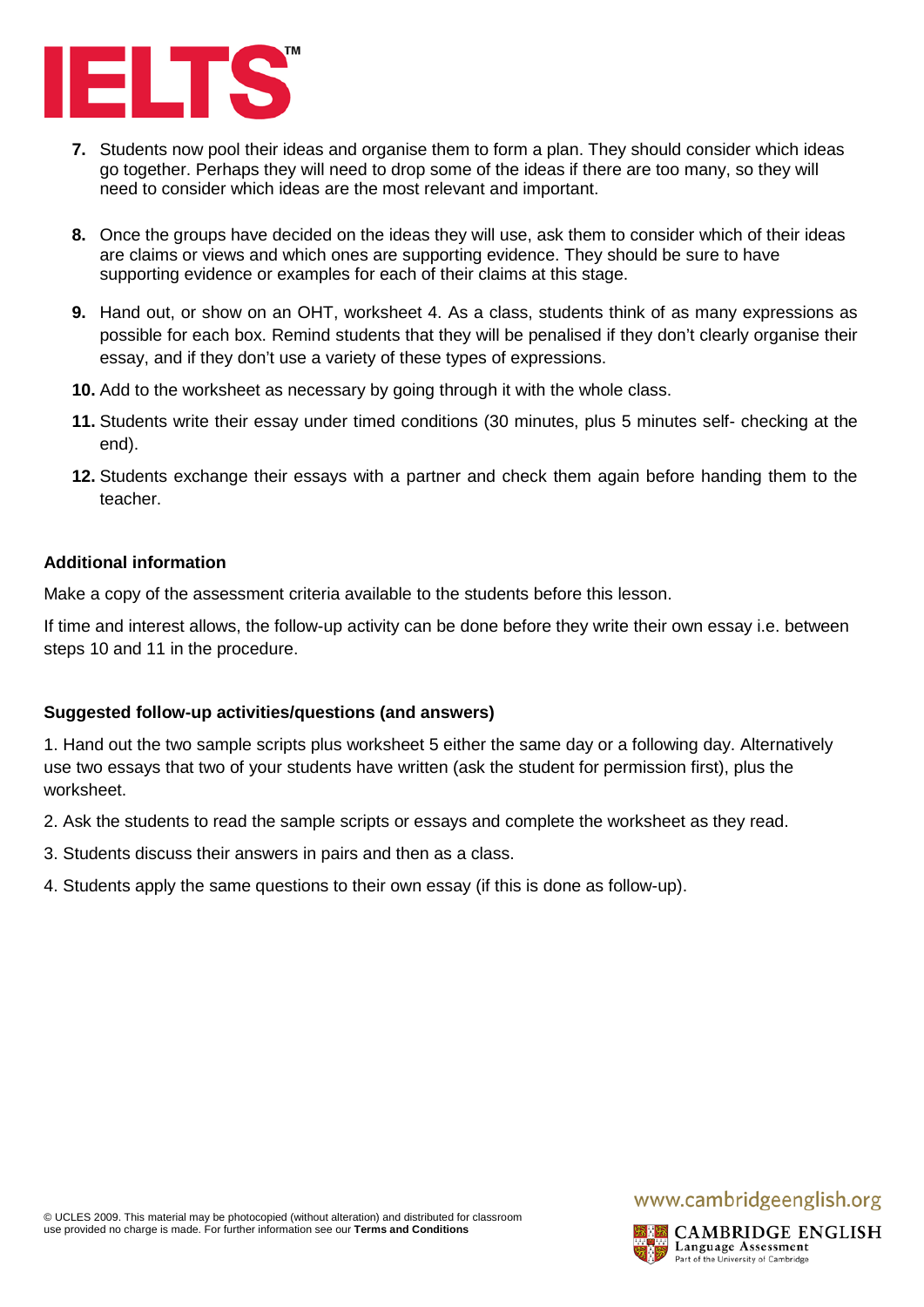

## **IELTS Academic Writing Task 2 Activity – answer keys**

#### **Key to Worksheet 1**

#### 1**. Is the text in normal print simply advice, or do candidates have to follow it?**

These instructions appear on each Academic Writing Question Paper and candidates need to follow them so that they answer the questions correctly.

#### 2. **Are there two sentences that give candidates instructions here?**

No. There are four separate instructions in this question:

Spend about 40 minutes on this task

Write about the following topic.

Give reasons for your answer and include any relevant examples from your own knowledge and experience.

Write at least 250 words.

These instructions will appear with each Writing Task 2 and there may be other specific instructions in the question itself. Candidates should always make sure to read all of the printed information carefully.

#### 3. **Is the writing in bold italics the question candidates have to answer?**

Yes. For each Academic Writing Question Paper, the Task 2 question itself is printed in bold italics.

#### 4. **Do candidates only have to answer the question 'To what extent do you agree or disagree'?**

No. The three sentences before this contain information which tells the candidates the exact topic that they need to discuss. They will need to present information which is relevant to the topic, in this particular case, the advantages and disadvantages associated with nuclear weapons and nuclear power. Any views expressed will need to be supported using examples or evidence which are specifically relevant to the task set.

Students need to answer the question 'To what extent do you agree or disagree' by giving their opinion, having evaluated the relevant pros and cons.

#### 5. **Is it enough for candidates to give just their own opinion about this topic?**

No. In this case candidates have to say how much they agree or disagree with the use of nuclear technology, and for each Writing Task 2 they must be sure to follow the instruction which says 'Give reasons for your answer and include any relevant examples from your own knowledge or experience '.

#### 6. **Do candidates have to pretend to be a specialist when they are writing their answer?**

No. Candidates' answers should be formal and academic but they are not expected to be a specialist and should write in a non-specialist way so that their answer can be clearly understood by someone with no specialist knowledge of this topic. This is reinforced by the instruction to 'include any relevant examples from your own knowledge or experience '.

## www.cambridgeenglish.org

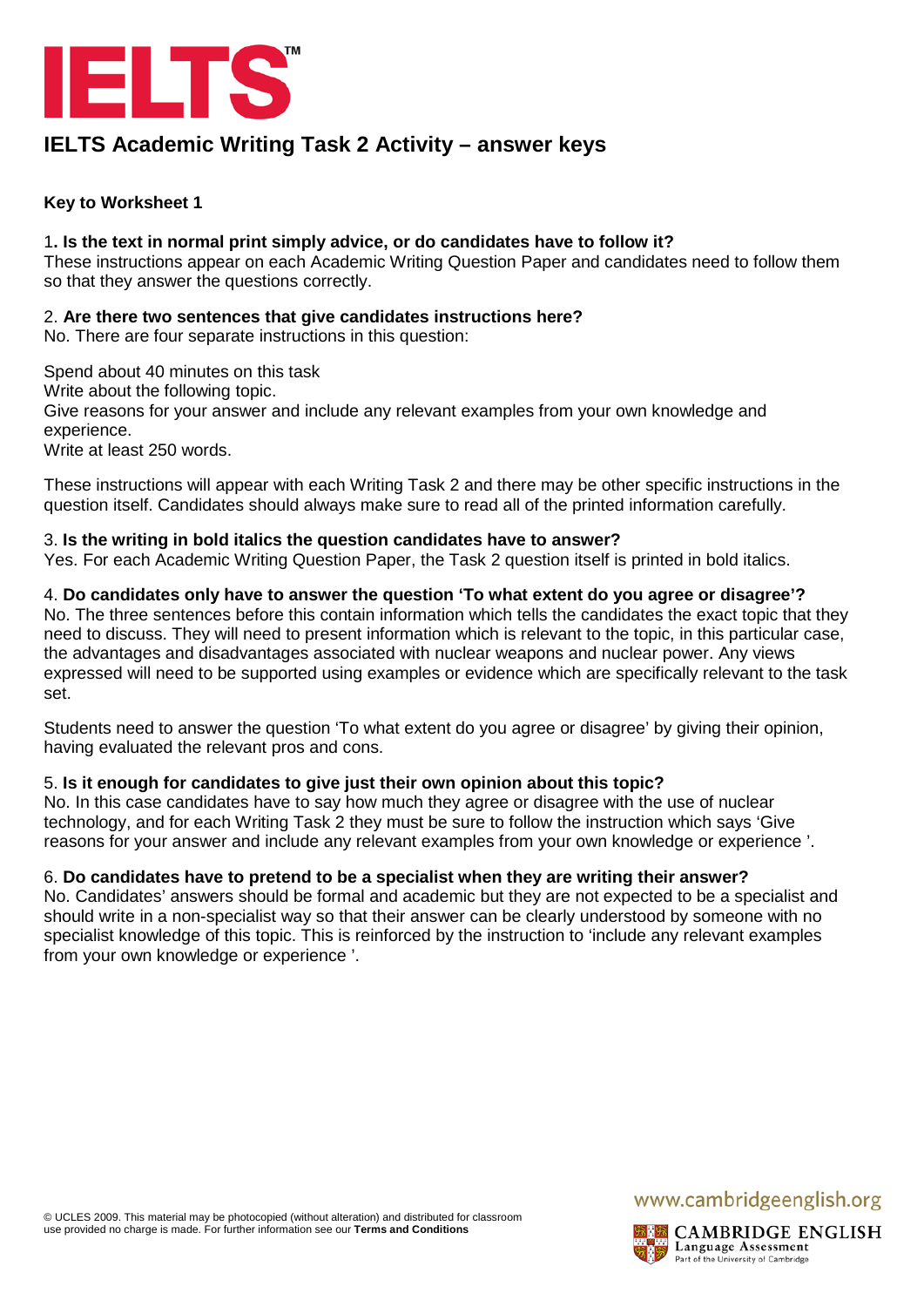

Possible ideas are:

| <b>Advantages of Nuclear Power</b>                                                                                                                                                                                                            | Advantages of Nuclear Weapons                                                                                      |
|-----------------------------------------------------------------------------------------------------------------------------------------------------------------------------------------------------------------------------------------------|--------------------------------------------------------------------------------------------------------------------|
| Compared to fossil fuels, nuclear power<br>is:<br>cheaper to produce<br>quicker to produce<br>cleaner to produce (e.g. no smoke as<br>there is from coal)<br>It cannot run out (compared to e.g. oil -<br>rising prices as it is running low) | The threat of them is enough to stop war<br>breaking out (e.g. USA and former Soviet<br>Union during the Cold War) |
| Disadvantages of Nuclear Power                                                                                                                                                                                                                | Disadvantages of Nuclear Weapons                                                                                   |
| Possibility of serious health risks if not<br>handled carefully (e.g. Chernobyl)                                                                                                                                                              | Only rich countries can afford them, leading<br>to an imbalance of power (e.g. America)                            |
| Expensive to set up initially                                                                                                                                                                                                                 | Incredibly destructive                                                                                             |
| Poor image                                                                                                                                                                                                                                    | Creates a climate of distrust e.g. North Korea                                                                     |

© UCLES 2009. This material may be photocopied (without alteration) and distributed for classroom use provided no charge is made. For further information see our **Terms [and Conditions](http://www.cambridgeenglish.org/footer/terms-and-conditions/)**

## www.cambridgeenglish.org

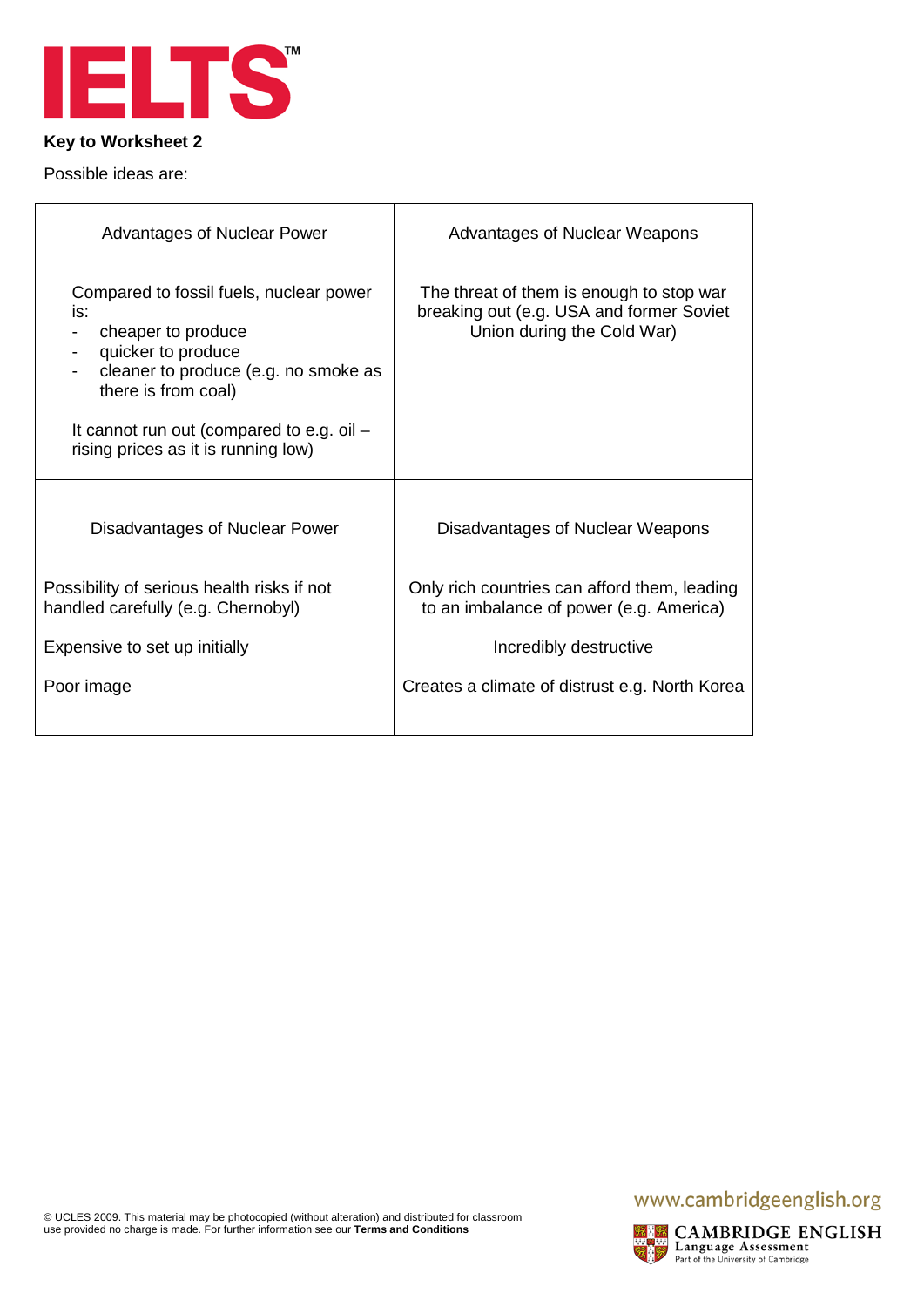

The ideas in the first column are all irrelevant to this essay while those in the second column could be included.

| The development of weapons through<br>history - Although weapons are referred<br>to here, it is only in the context of nuclear<br>technology, so a discussion of weapons in<br>general would be irrelevant here.                | The depletion of natural resources -<br>This is one possible reason why more<br>countries are considering nuclear power<br>and so is relevant. |
|---------------------------------------------------------------------------------------------------------------------------------------------------------------------------------------------------------------------------------|------------------------------------------------------------------------------------------------------------------------------------------------|
| Suggestions for achieving world peace<br>- Although world peace is referred to, it<br>would be a mistake to concentrate on this<br>too much as it will inevitably lead the writer<br>away from the topic of nuclear technology. | The high cost of fuel $-$ This can be<br>argued as a reason why cheaper power<br>sources need to be found.                                     |
| Our increasing reliance on modern<br>technology - Modern technology is not<br>linked to the theme of nuclear technology.                                                                                                        |                                                                                                                                                |

## www.cambridgeenglish.org

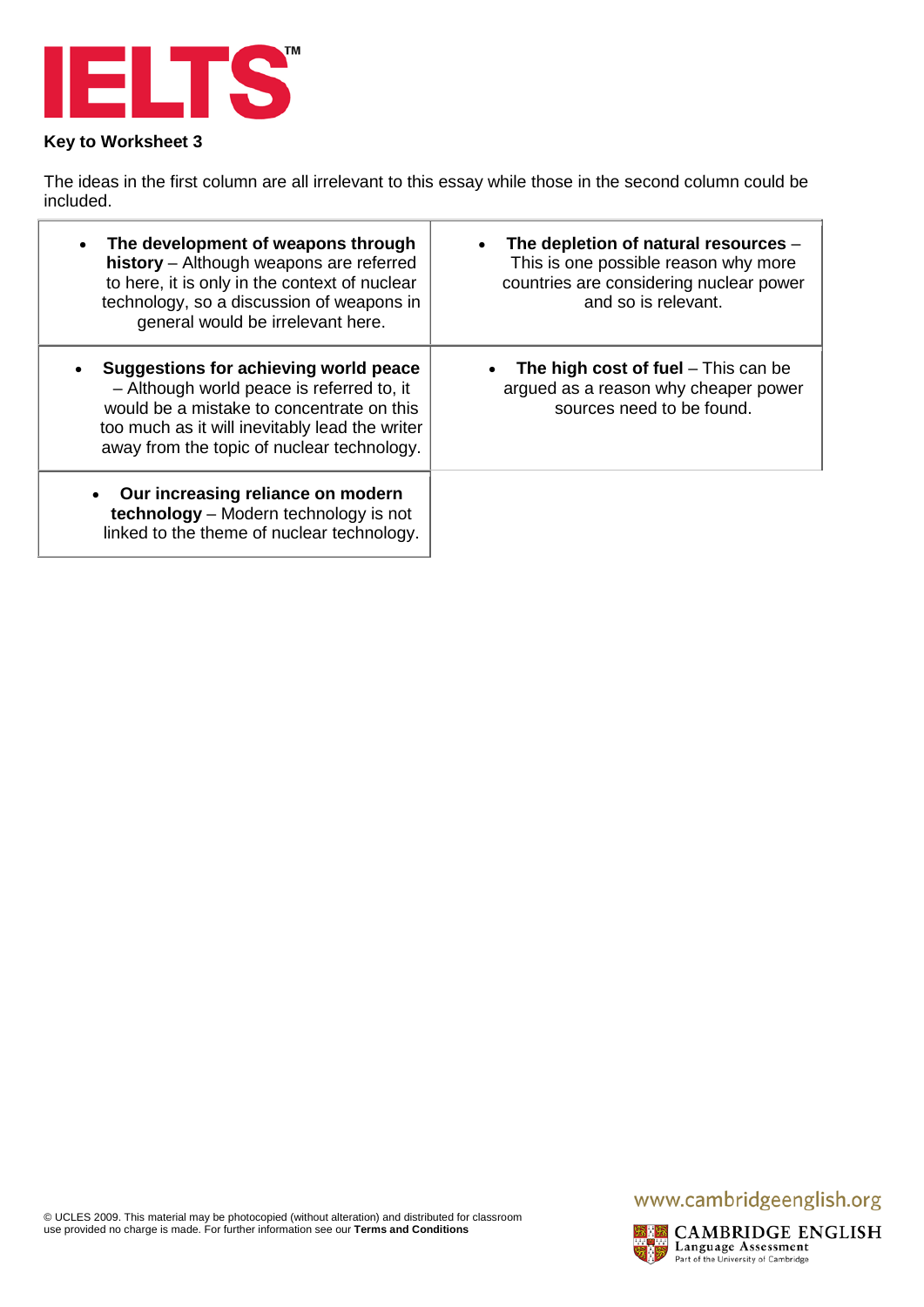

| Introduction       | Cause and effect    | Conclusion               |
|--------------------|---------------------|--------------------------|
|                    |                     |                          |
| Today              | As a result         | In conclusion            |
| This issue/problem | Because of          | Finally                  |
| Generally speaking | Owing to            | In summary               |
|                    | So                  | To sum up                |
|                    | Since               | Therefore                |
|                    | Given that          | There seems to be little |
|                    |                     | doubt that               |
|                    |                     |                          |
| And                | <b>But</b>          | For example              |
| Also               | However             | Such as                  |
| In addition        | Although            | For instance             |
| Furthermore        | <b>Despite</b>      | A case in point          |
| Moreover           | In spite of         | One example of this      |
| What is more       | In contrast         | In this way              |
| Not only           | <b>Nevertheless</b> |                          |
| but also           |                     |                          |
| Firstly            |                     |                          |
| Secondly           |                     |                          |
| Finally            |                     |                          |

## www.cambridgeenglish.org



**EXPRESS CAMBRIDGE ENGLISH**<br>Language Assessment<br>Reflect of the University of Cambridge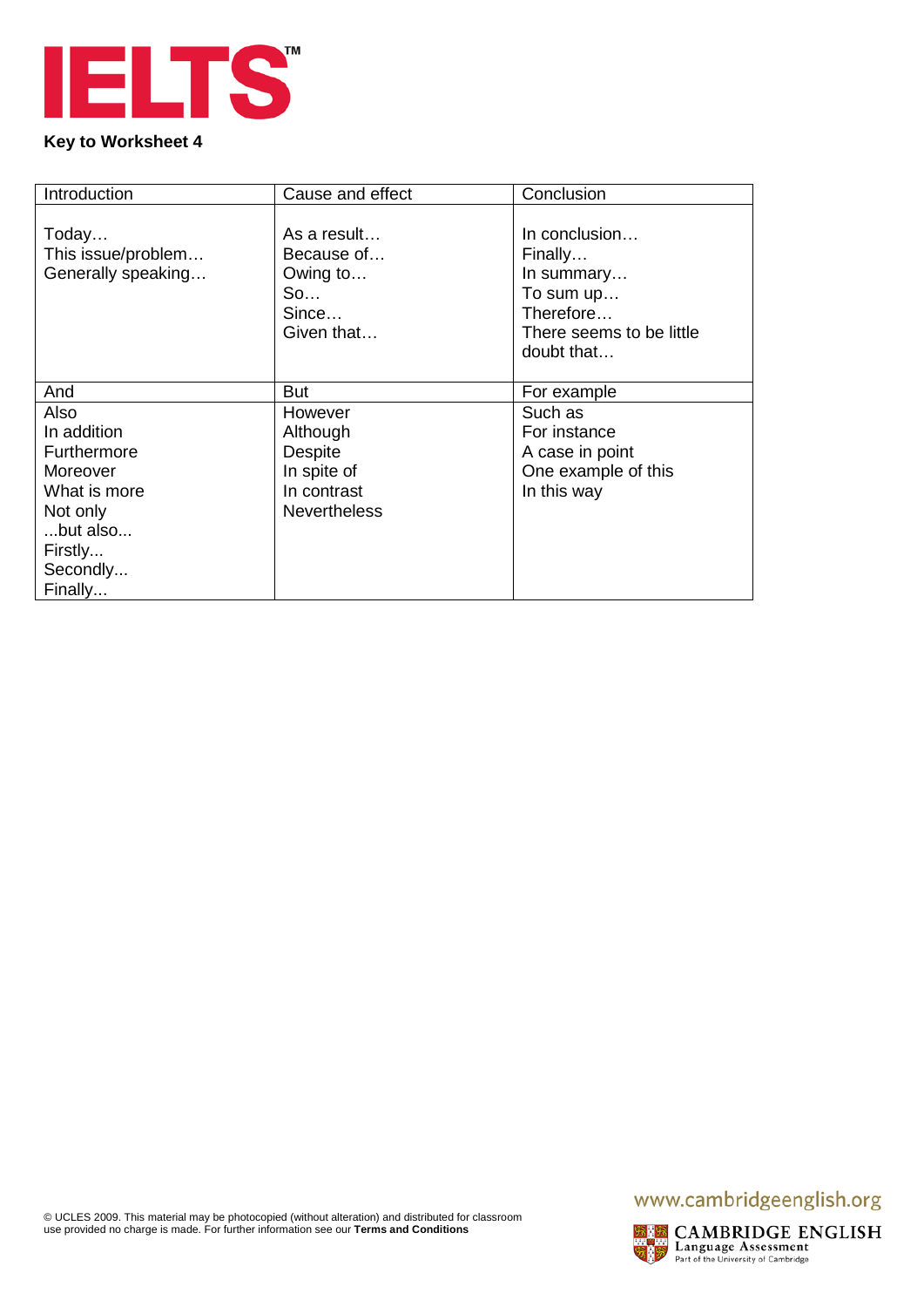

|                  |                                                                                | Sample Script A                                                                                                                                             | Sample Script B                                                                                                                                                                                                               |
|------------------|--------------------------------------------------------------------------------|-------------------------------------------------------------------------------------------------------------------------------------------------------------|-------------------------------------------------------------------------------------------------------------------------------------------------------------------------------------------------------------------------------|
| THE INTRODUCTION |                                                                                |                                                                                                                                                             |                                                                                                                                                                                                                               |
| 1.               | Does the introduction tell you<br>exactly what the topic is?                   | No, it could be more fully<br>developed or clearer.                                                                                                         | Yes, though the second sentence<br>introduces a new idea.                                                                                                                                                                     |
| 2.               | Do any of the ideas need<br>more information?                                  | It is not clear why present<br>sources of energy will finish.                                                                                               | No.                                                                                                                                                                                                                           |
| 3.               | What connectors have been<br>used to improve the<br>cohesion of the paragraph? | None.                                                                                                                                                       | Which; During these years; but                                                                                                                                                                                                |
|                  | THE BODY OF THE ESSAY                                                          |                                                                                                                                                             |                                                                                                                                                                                                                               |
| 1 <sub>1</sub>   | What benefits of nuclear<br>technology does the writer<br>give?                | The same as the question $+$<br>nuclear technology can help in<br>the field of medicine and the<br>engineering sector and nuclear<br>rays can treat cancer. | No threat of pollution; limitless;<br>effective for industrial purposes.                                                                                                                                                      |
| 2.               | Are the benefits given<br>different to the ones in the<br>title?               | Some are.                                                                                                                                                   | Yes.                                                                                                                                                                                                                          |
| 3.               | What disadvantages of<br>nuclear technology does the<br>writer discuss?        | None.                                                                                                                                                       | Limited only to a few countries; if<br>mishandled there is a risk of<br>contamination to nearby population.                                                                                                                   |
| 4.               | What connectors are used to<br>link the ideas together?                        | And; that is why; because; then;<br>so; though; but; on the other<br>hand; in conclusion                                                                    | And; this is due to; since; in fact;<br>when and if  then; the following; as<br>stated before; the advantages are that<br>; the disadvantages are that ; also;<br>as we all know; it is clear that; in<br>conclusion; so that |
| 5.               | Is there enough evidence to<br>support the writer's claims<br>and ideas?       | No. No examples given of<br>disadvantages; no examples of<br>how nuclear technology can<br>help in engineering; can nuclear<br>rays cure cancer?            | Yes.                                                                                                                                                                                                                          |
| 6.               | Do any of the ideas need to<br>be developed further?                           | Yes (see above) + why do other<br>energy sources need 'large<br>involvement like works,                                                                     | Perhaps more information about the<br>'energy crisis' and what will cause it.                                                                                                                                                 |

© UCLES 2009. This material may be photocopied (without alteration) and distributed for classroom use provided no charge is made. For further information see our **Terms [and Conditions](http://www.cambridgeenglish.org/footer/terms-and-conditions/)**

# www.cambridgeenglish.org



 $\begin{array}{l}\hbox{\bf CAMBRIDGE ENGLISH}\\ \hbox{\bf Language Assessment}\\ \hbox{\bf Part of the University of Cambridge}\\ \end{array}$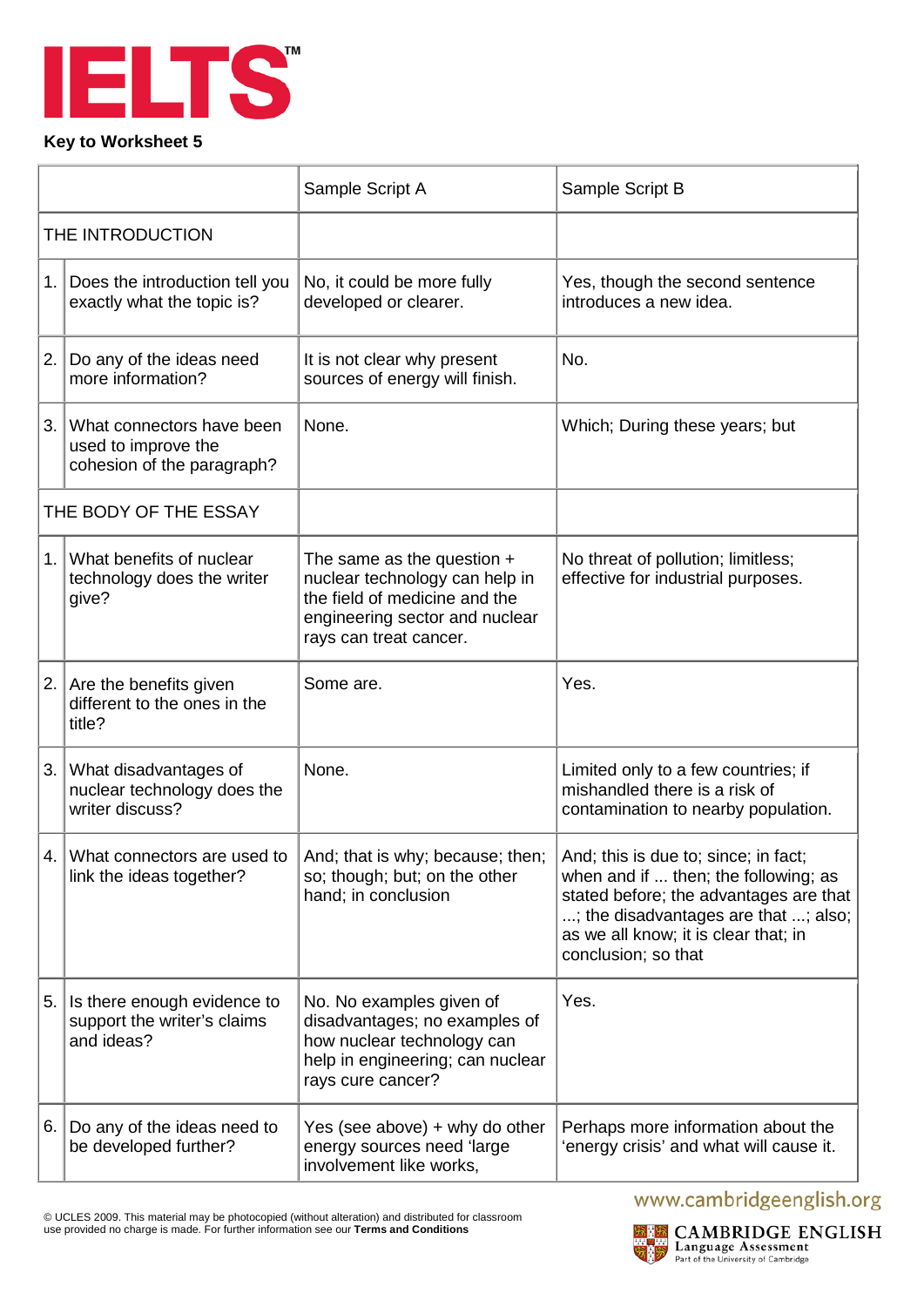

|                |                                                                              | machineries etc'?                                                         |                                                                           |
|----------------|------------------------------------------------------------------------------|---------------------------------------------------------------------------|---------------------------------------------------------------------------|
| 7.1            | Are any ideas repeated too<br>often?                                         | No.                                                                       | The advantages are repeated.                                              |
|                | THE CONCLUSION                                                               |                                                                           |                                                                           |
| 1 <sup>1</sup> | Is it clear where the<br>conclusion begins?                                  | Yes - 'In conclusion ' though a<br>separate paragraph would be<br>better. | Yes, 'In conclusion ' and it is also<br>marked with a separate paragraph. |
| 2.             | Does the conclusion<br>summarise the ideas used in<br>the body of the essay? | No, the problems are never<br>discussed.                                  | Yes.                                                                      |
| 3.             | Is the question 'Do you agree<br>or disagree?' answered?                     | Not directly.                                                             | The writer's position is made clear<br>'Nuclear power is good'.           |
| 4.1            | What connectors are used in<br>the conclusion?                               | In conclusion; but                                                        | In conclusion; it is up to ; so that                                      |

## www.cambridgeenglish.org



**EXPRESS CAMBRIDGE ENGLISH**<br>Language Assessment<br>Reflect of the University of Cambridge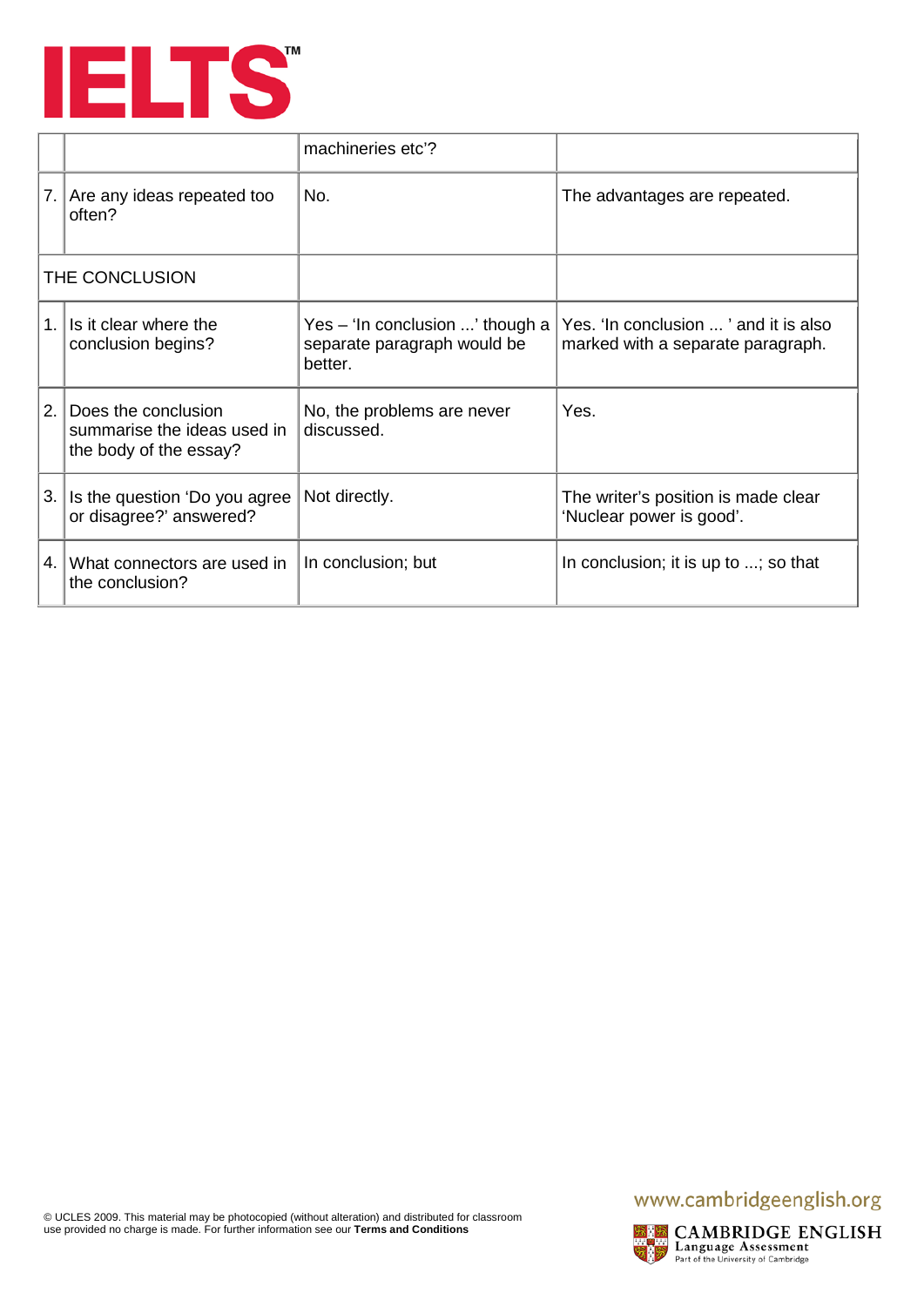

- 1. Is the text in normal print simply advice, or do candidates have to follow it?
- 2. Are there two sentences that give candidates instructions here?
- 3. Is the writing in bold italics the question candidates have to answer?
- 4. Do candidates only have to answer the question 'To what extent do you agree or disagree '?
- 5. Is it enough for candidates to just give their own opinion about this topic?
- 6. Do candidates have to pretend to be a specialist when they are writing their answer?

## www.cambridgeenglish.org

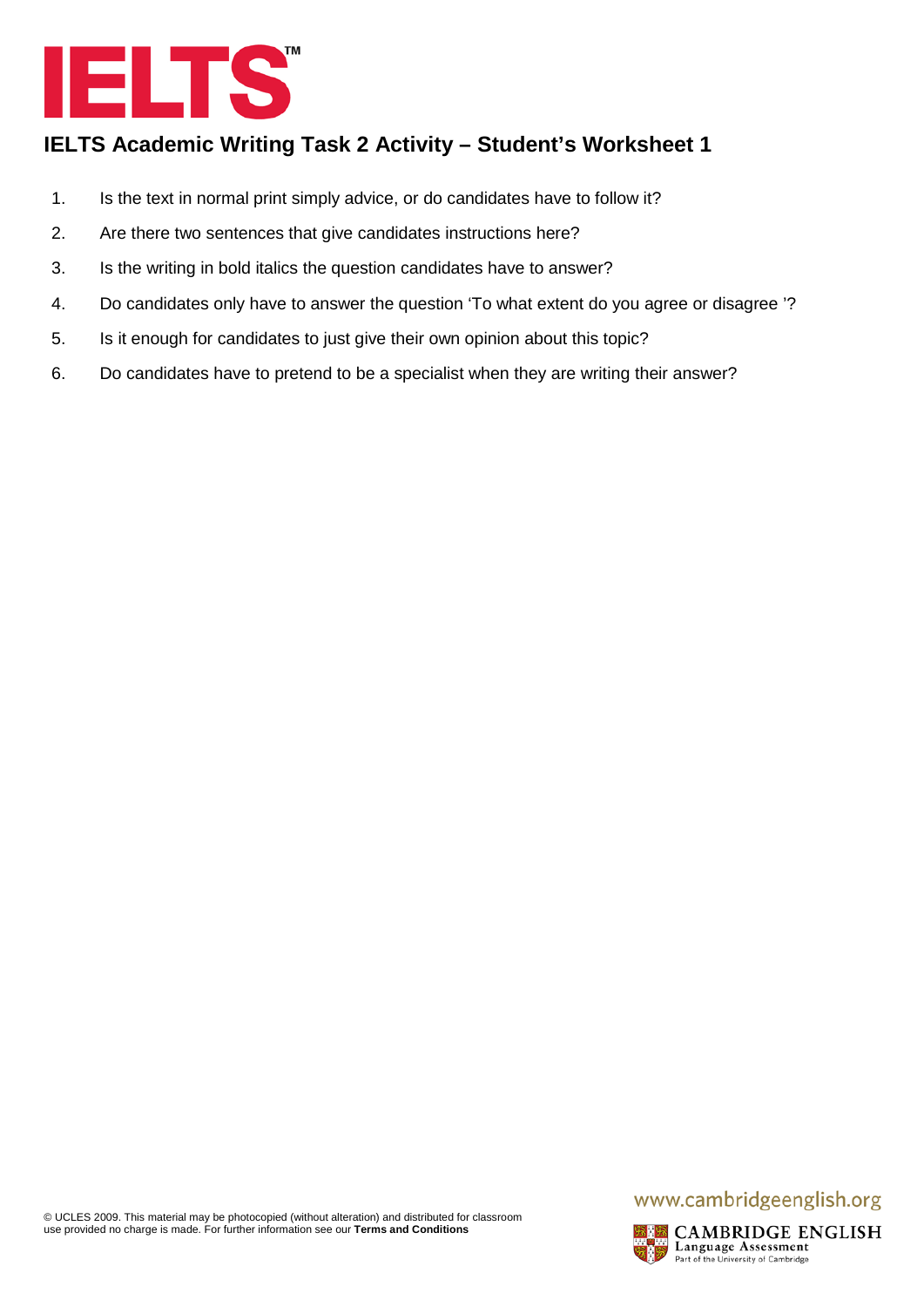

| Advantages of Nuclear Power    | Advantages of Nuclear Weapons    |
|--------------------------------|----------------------------------|
|                                |                                  |
|                                |                                  |
|                                |                                  |
|                                |                                  |
|                                |                                  |
| Disadvantages of Nuclear Power | Disadvantages of Nuclear Weapons |
|                                |                                  |
|                                |                                  |
|                                |                                  |
|                                |                                  |
|                                |                                  |

## www.cambridgeenglish.org

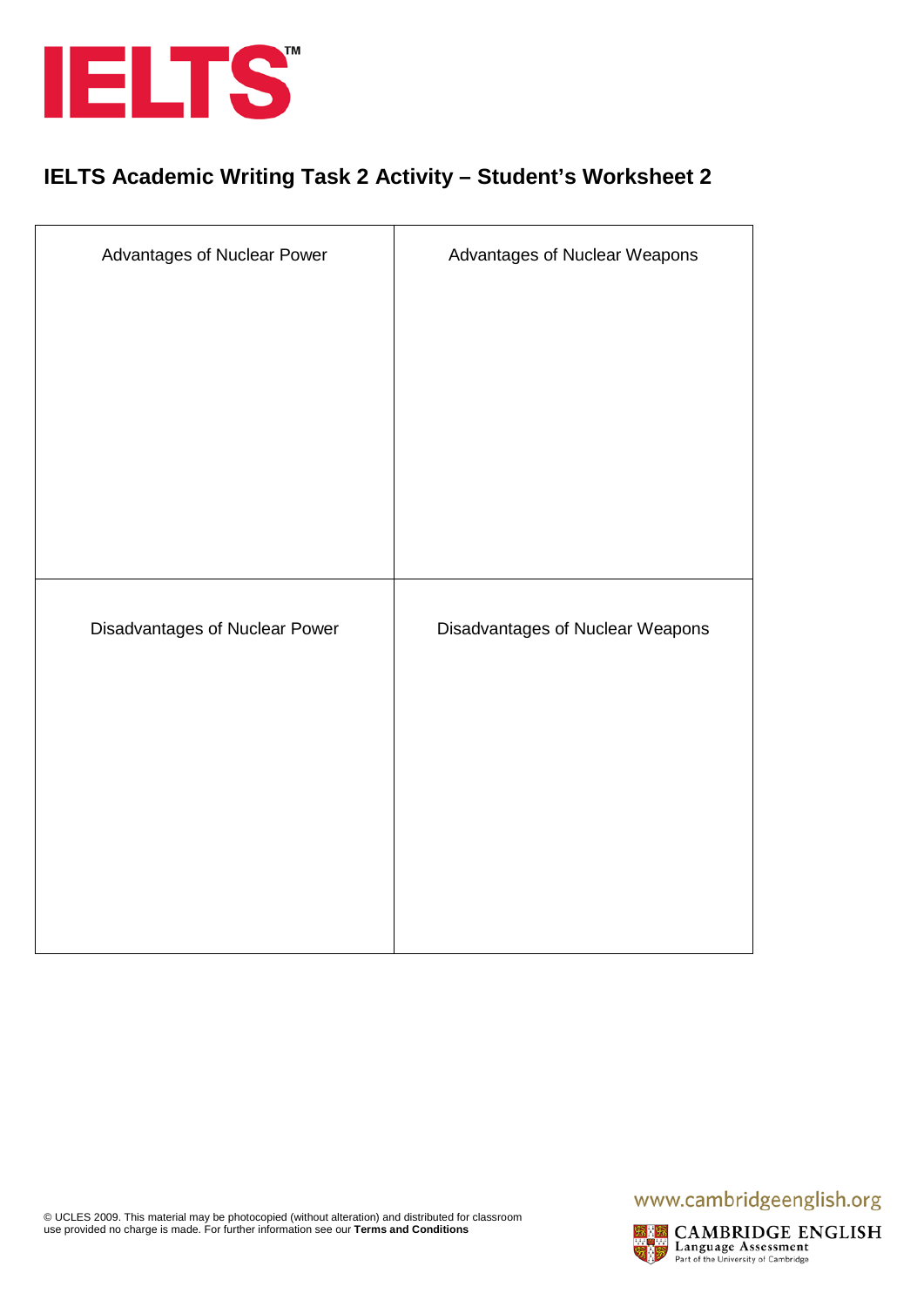

Which of these ideas could be included in this essay?

| The development of weapons through history   |
|----------------------------------------------|
| Suggestions for achieving world peace        |
| Our increasing reliance on modern technology |
| The depletion of natural resources           |
| The high cost of fuel                        |

## www.cambridgeenglish.org

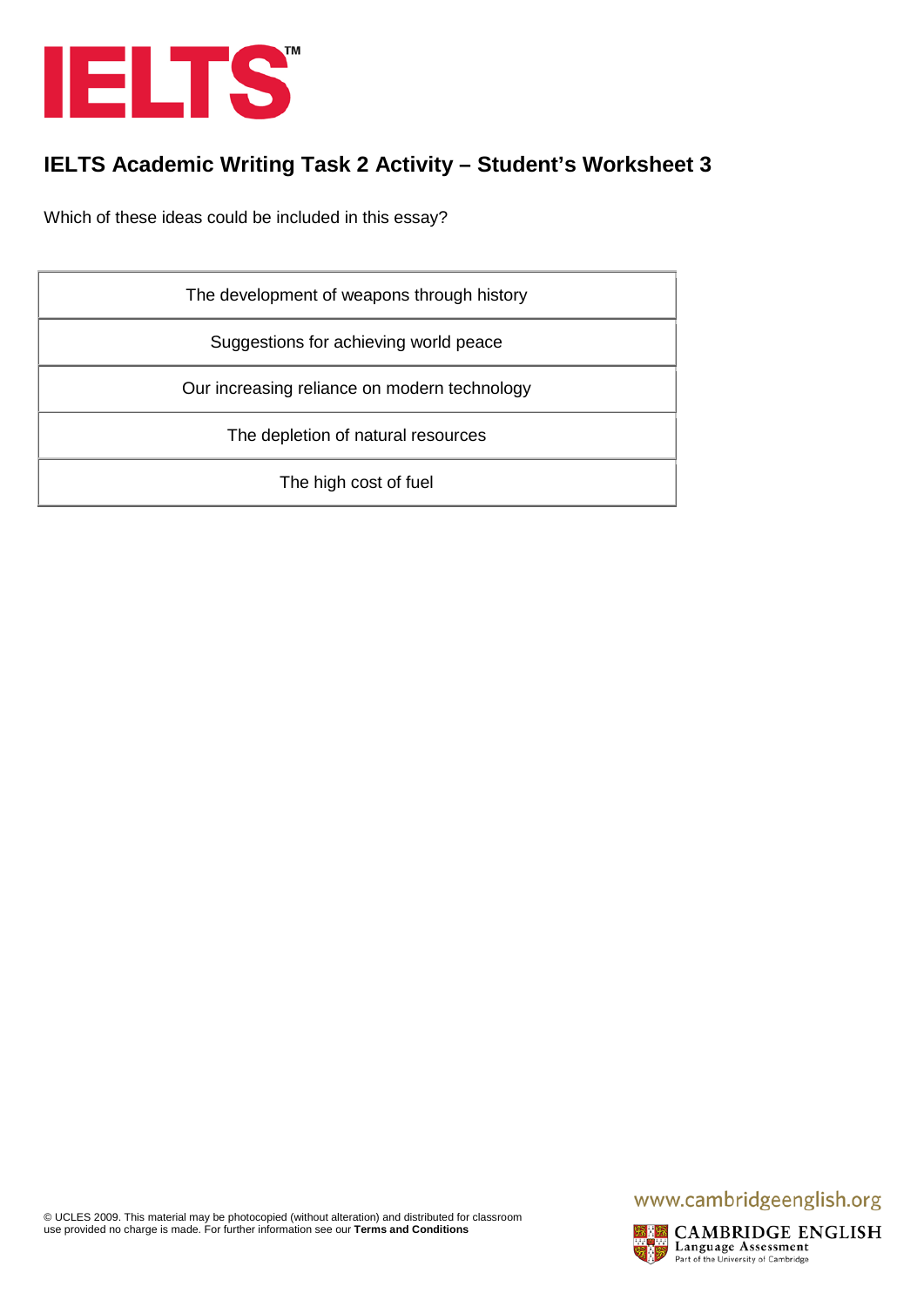

| Introduction | Cause and effect | Conclusion    |
|--------------|------------------|---------------|
| Today        | As a result      | In conclusion |
| And          | <b>But</b>       | For example   |
| Also         | However          | Such as       |
|              |                  |               |
|              |                  |               |

## www.cambridgeenglish.org

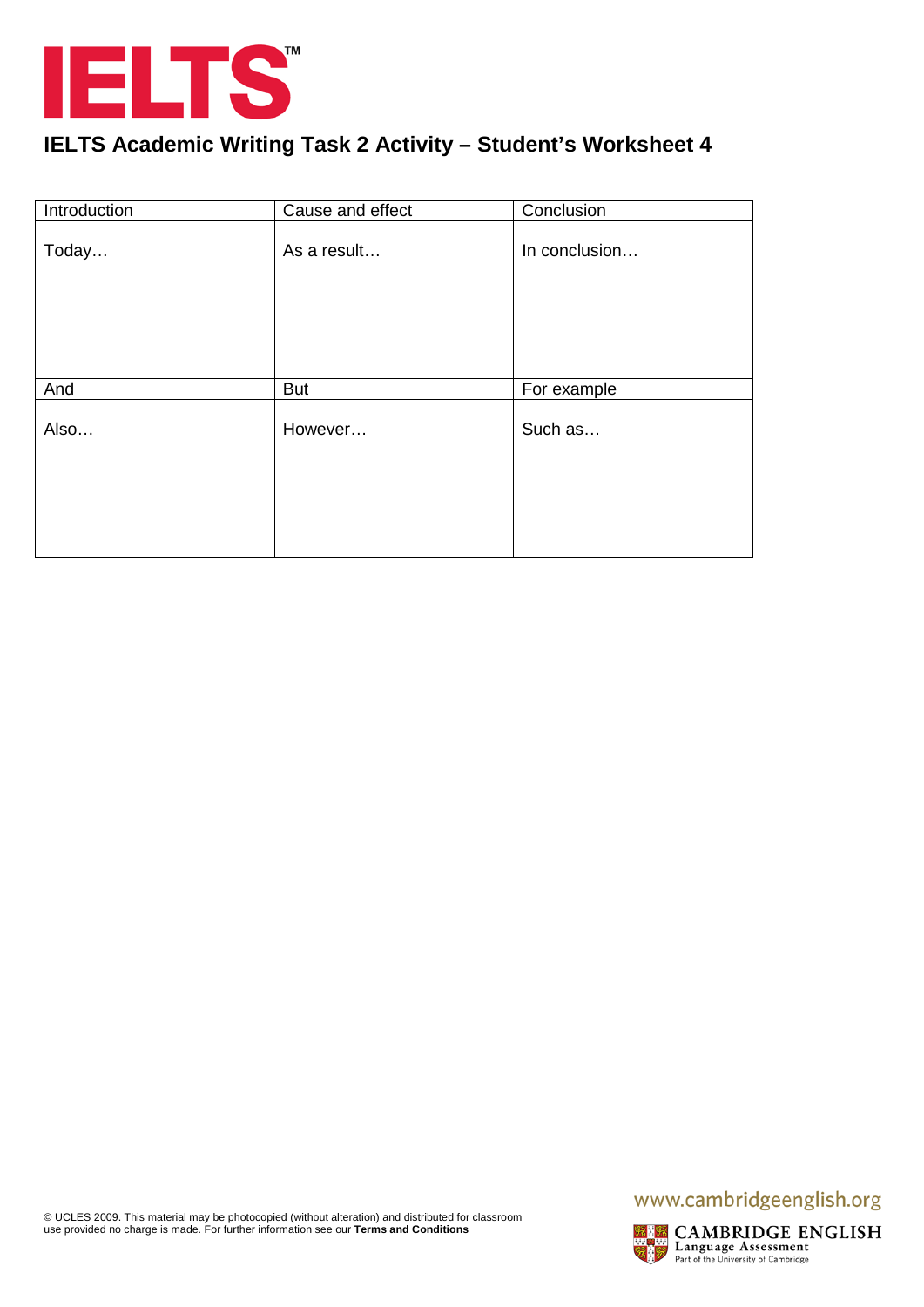

Look at Sample scripts A and B and answer the following questions:

|                  |                                                                                | Sample Script A | Sample Script B |
|------------------|--------------------------------------------------------------------------------|-----------------|-----------------|
| THE INTRODUCTION |                                                                                |                 |                 |
| 1.1              | Does the introduction tell you<br>exactly what the topic is?                   |                 |                 |
| 2.               | Do any of the ideas need<br>more information?                                  |                 |                 |
| 3.               | What connectors have been<br>used to improve the<br>cohesion of the paragraph? |                 |                 |
|                  | THE BODY OF THE ESSAY                                                          |                 |                 |
| 1.               | What benefits of nuclear<br>technology does the writer<br>give?                |                 |                 |
| 2.               | Are the benefits given<br>different to the ones in the<br>title?               |                 |                 |
| 3.               | What disadvantages of<br>nuclear technology does the<br>writer discuss?        |                 |                 |
| 4.               | What connectors are used to<br>link the ideas together?                        |                 |                 |
| 5.               | Is there enough evidence to<br>support the writer's claims<br>and ideas?       |                 |                 |
| 6.               | Do any of the ideas need to<br>be developed further?                           |                 |                 |
| 7.1              | Are any ideas repeated too<br>often?                                           |                 |                 |
| THE CONCLUSION   |                                                                                |                 |                 |

## www.cambridgeenglish.org

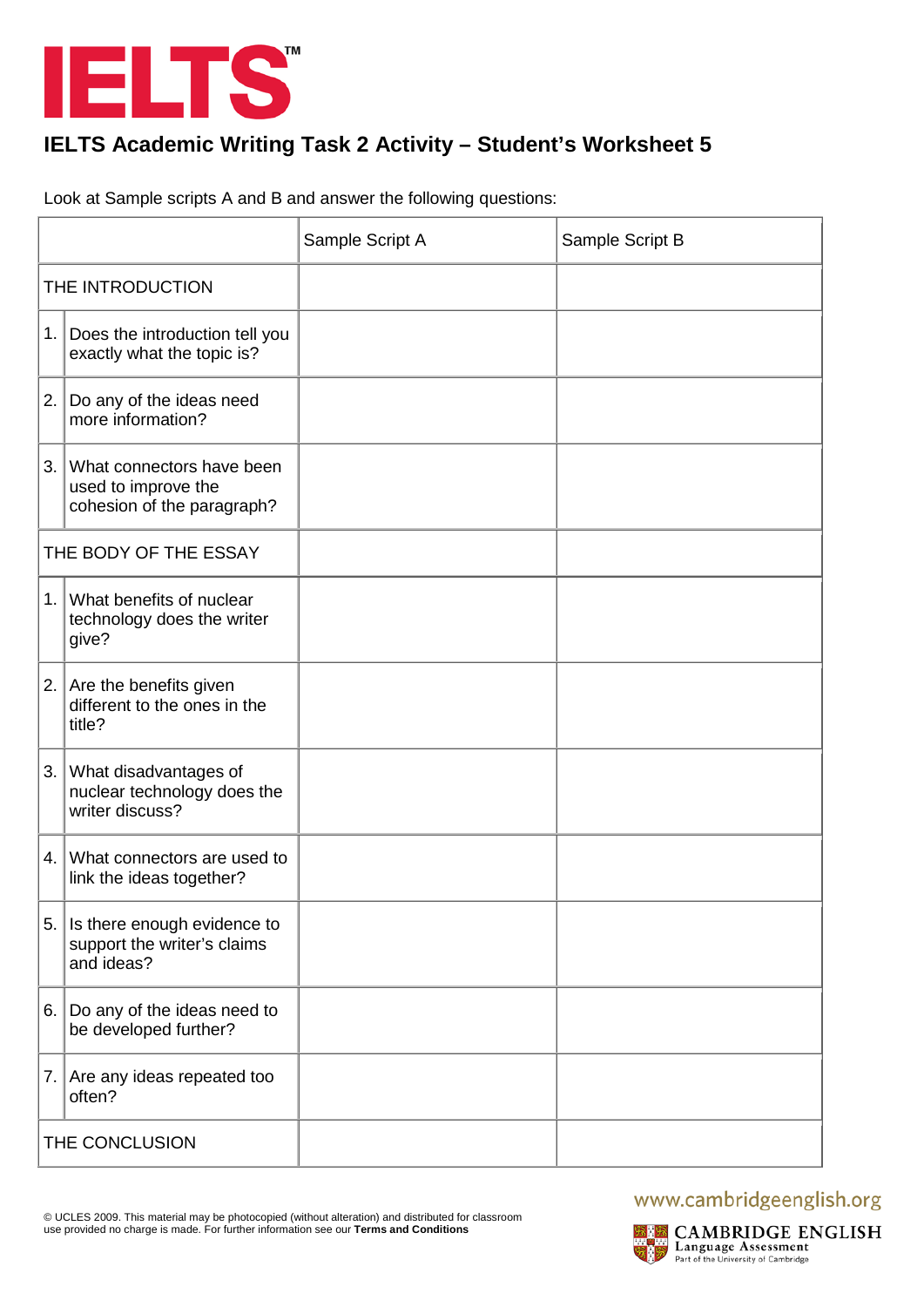

| 1. | Is it clear where the<br>conclusion begins?                                  |  |
|----|------------------------------------------------------------------------------|--|
| 2. | Does the conclusion<br>summarise the ideas used in<br>the body of the essay? |  |
| 3. | Is the question 'Do you agree<br>or disagree?' answered?                     |  |
| 4. | What connectors are used in<br>the conclusion?                               |  |

## www.cambridgeenglish.org



**EXPRESS CAMBRIDGE ENGLISH**<br>Language Assessment<br>Reflect of the University of Cambridge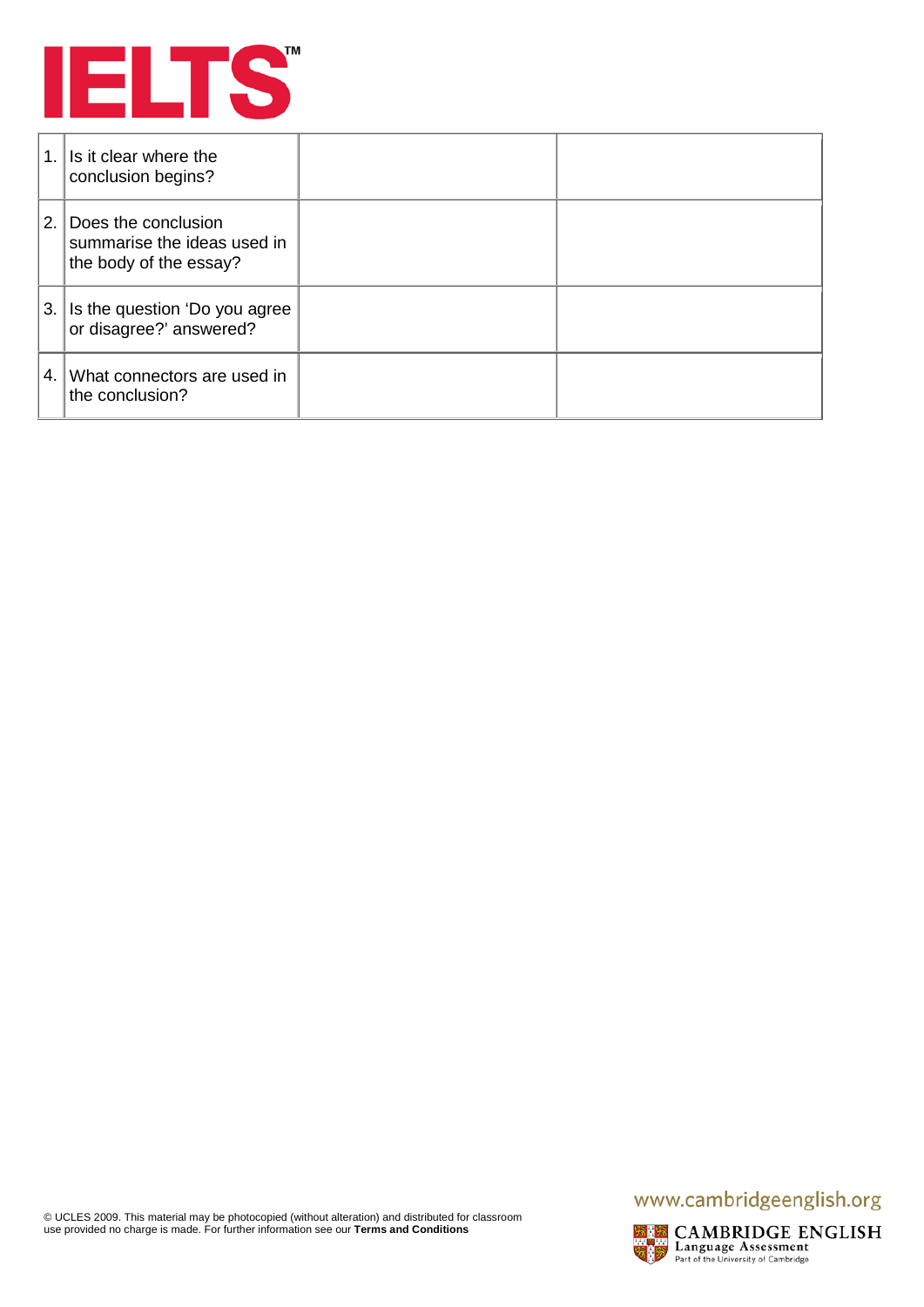

## **IELTS Academic Writing Task 2 Activity – Sample Task**

#### **Sample task**

Academic Writing Sample Task 2B

You should spend about 40 minutes on this task.

Write about the following topic.

*The threat of nuclear weapons maintains world peace. Nuclear power provides cheap and clean energy.*

*The benefits of nuclear technology far outweigh the disadvantages.*

*To what extent do you agree or disagree?*

Give reasons for your answer and include any relevant examples from your knowledge or experience.

Write at least 250 words.

## www.cambridgeenglish.org

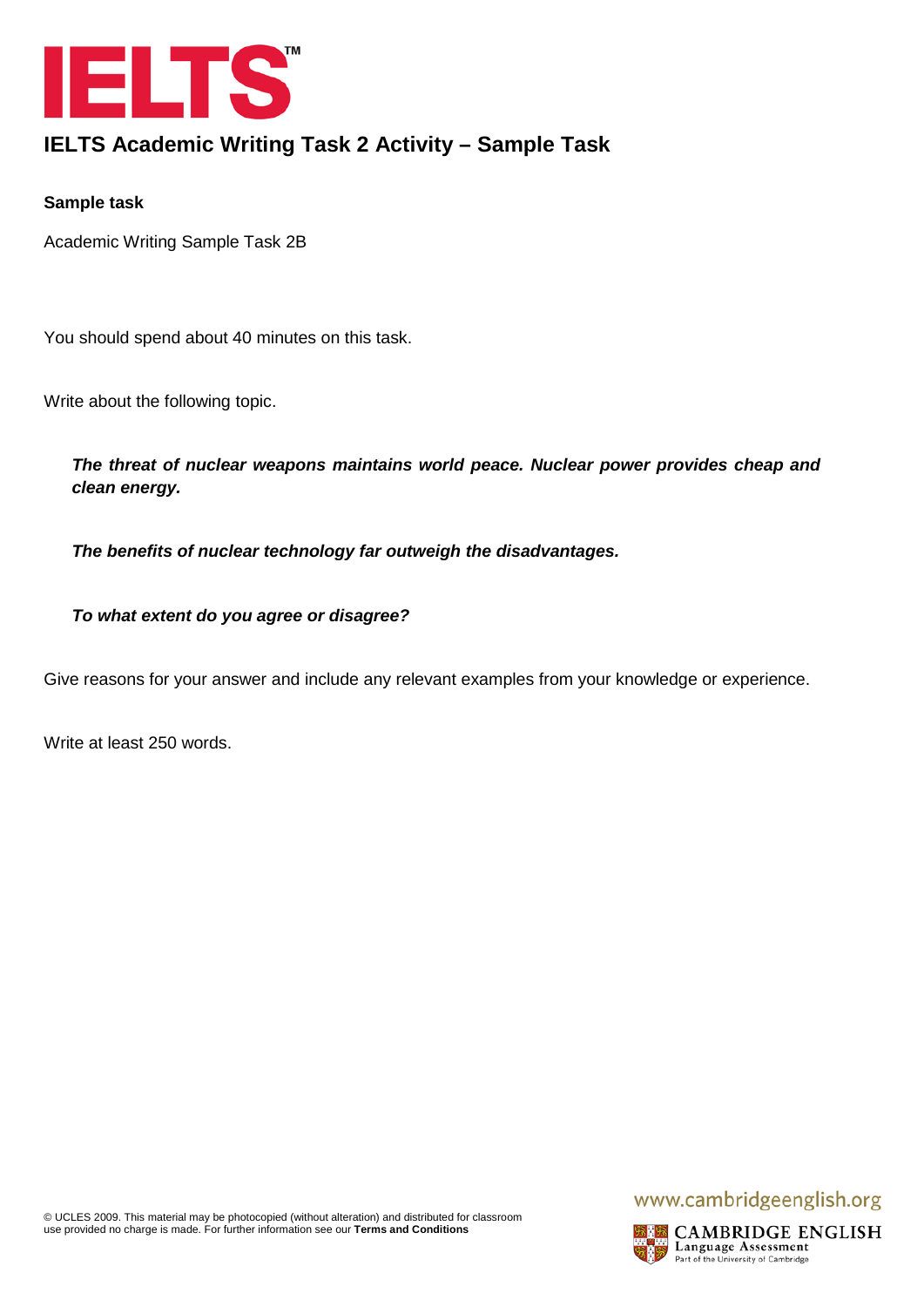

# **IELTS Academic Writing Task 2 Activity – Sample Script A**

provider cluep Nuel (බ) Do 6  $\cdots$  Nucle ar  $0048$ provides Strud <u>S o</u> Pres ۵ Source محا ᇫ لمختمعة wour ات.  $\sim$  power The Քա ر ہے w amparahie عنص جە ttia eurgy. 72 Asd 忱 oac ont <u>o |v e</u> <u>expe</u> อน Ιe a  $lant$ ിസൈല ୧୧ ہ  $\circ$ ment  $1012$ m ᠕᠊᠇᠌ᠬ  $\alpha$ And C т ₩b ລ مە  $\overline{\mathcal{A}}$  . Pø P lq <u>elfôn fee</u> cł nwa Th the oose r nss <u>ol</u> Ø pons  $\omega \propto$ ld becam en Ao Mex  $\mathcal{D}U$ Ko '  $\mathcal{L}$  $U\cdot S\cdot A$ Carra *Ya*u ィ evi un el av <u>Heapons</u> <u>Warhea</u>  $ac$ Þ М <u>hí5</u> 9 חוב The County Because Kirow They /---

## www.cambridgeenglish.org

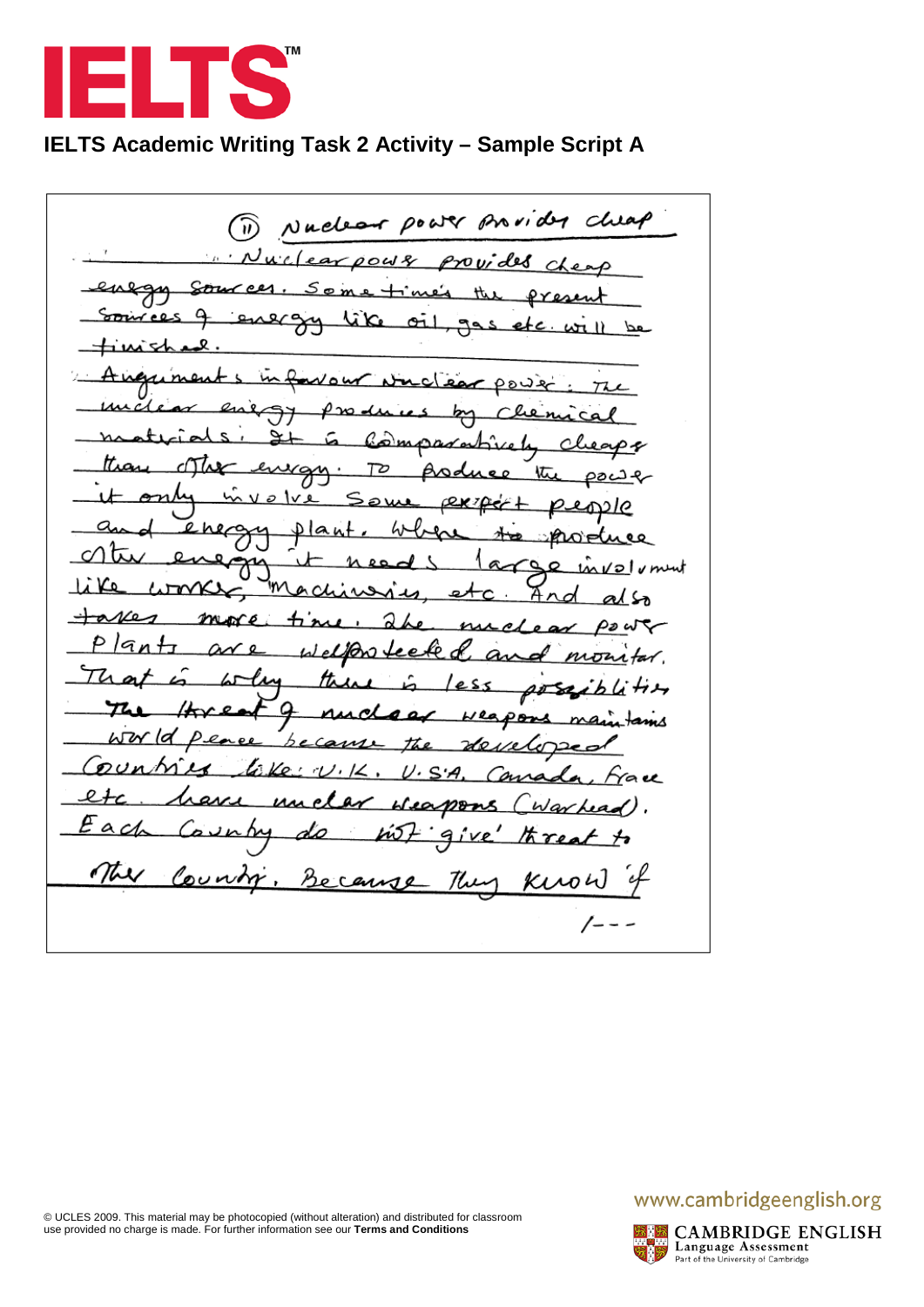

Œ dia Kien  $k_{\mu}/h$  $57$ tus t. Æ בא と n in king

#### **Examiner comment**

#### **Band 5**

Although the script contains some good arguments, these are presented using poor structures and the answer is not very coherent. The candidate has a clear point of view but not all the supporting arguments are linked together well and sometimes ideas are left unfinished. There is quite a lot of relevant vocabulary but this is not used skilfully and sentences often have words missing or lapse into different styles. The answer is spoilt by grammatical errors and poor expression.

## www.cambridgeenglish.org

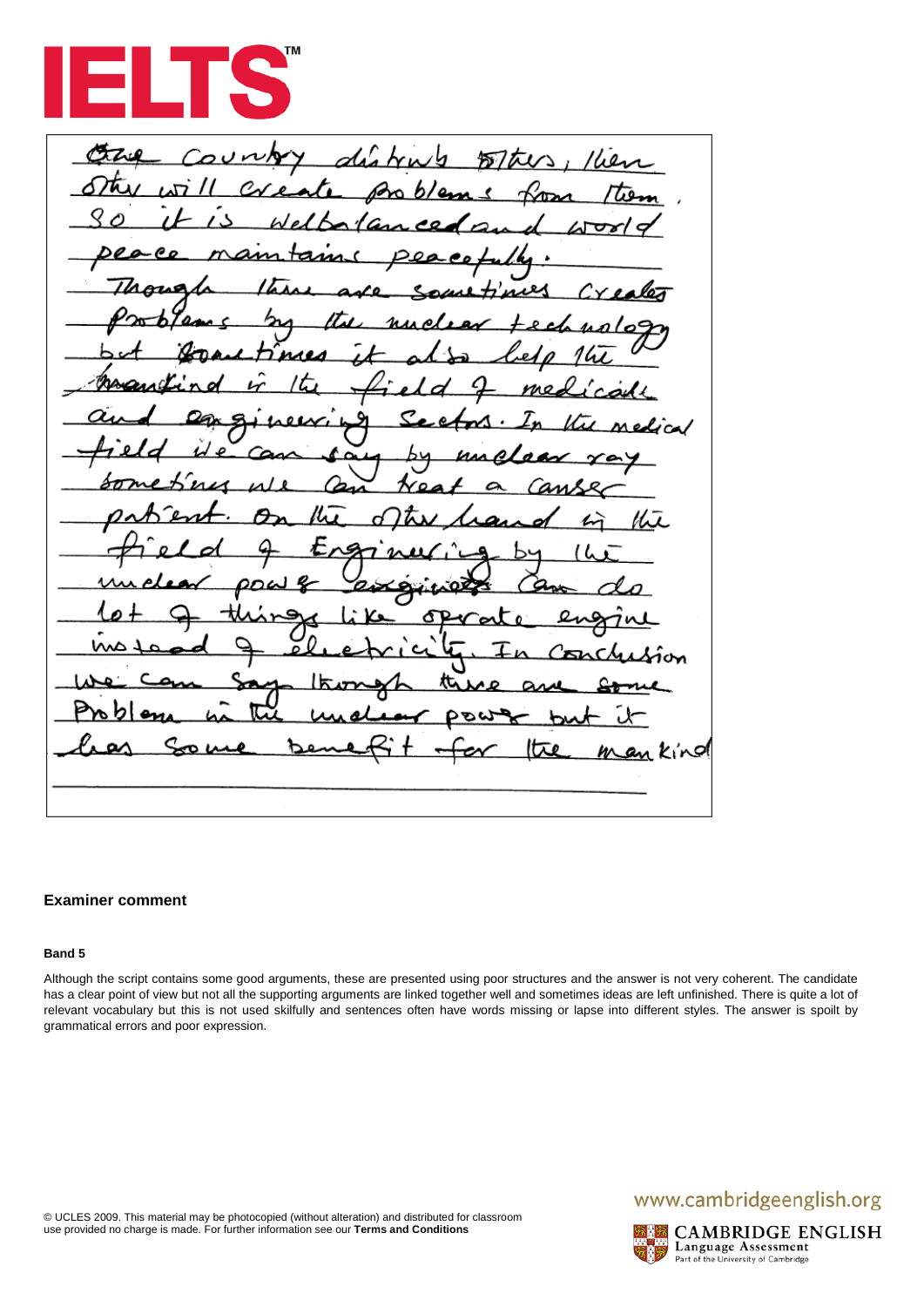

# **IELTS Academic Writing Task 2 Activity – Sample Script B**

Nuclear Power Nuclear power an affernative  $\mathbf{r}$ source Carl Full evaluated doring  $p$ nslems  $\nu_{\nu}$ these  $Cum$   $3au$ years  $b$ e  $H_{16}$  $64$ more or less  $\dot{h}$ 50  $L \in \mu / l$  be years energy crisis lear affernative power source oН every such solar nuclear  $\ell$ 4 r perpowes lustrial handle carvectl. for the danger public u. Ö٥  $200$ pollution ィイ and sert a ls tless. Fficult I, k about nuclear  $\tau$ C source  $H_{\mu\nu}$ peo ьk general enera  $\iota$ s-e  $5177$ ha since j+s duri second world  $w$ at expressed military power and  $l_{\ell m}$  $\mathbf{m}$ ^^ ヵ W her  $\mathcal{P}$ u مما م ers. oloe regarding correct ч nurlear  $\mathscr{C}$ se all Sene  $\nu\epsilon$ m advantages nuclea Can power give Ξ.

## www.cambridgeenglish.org